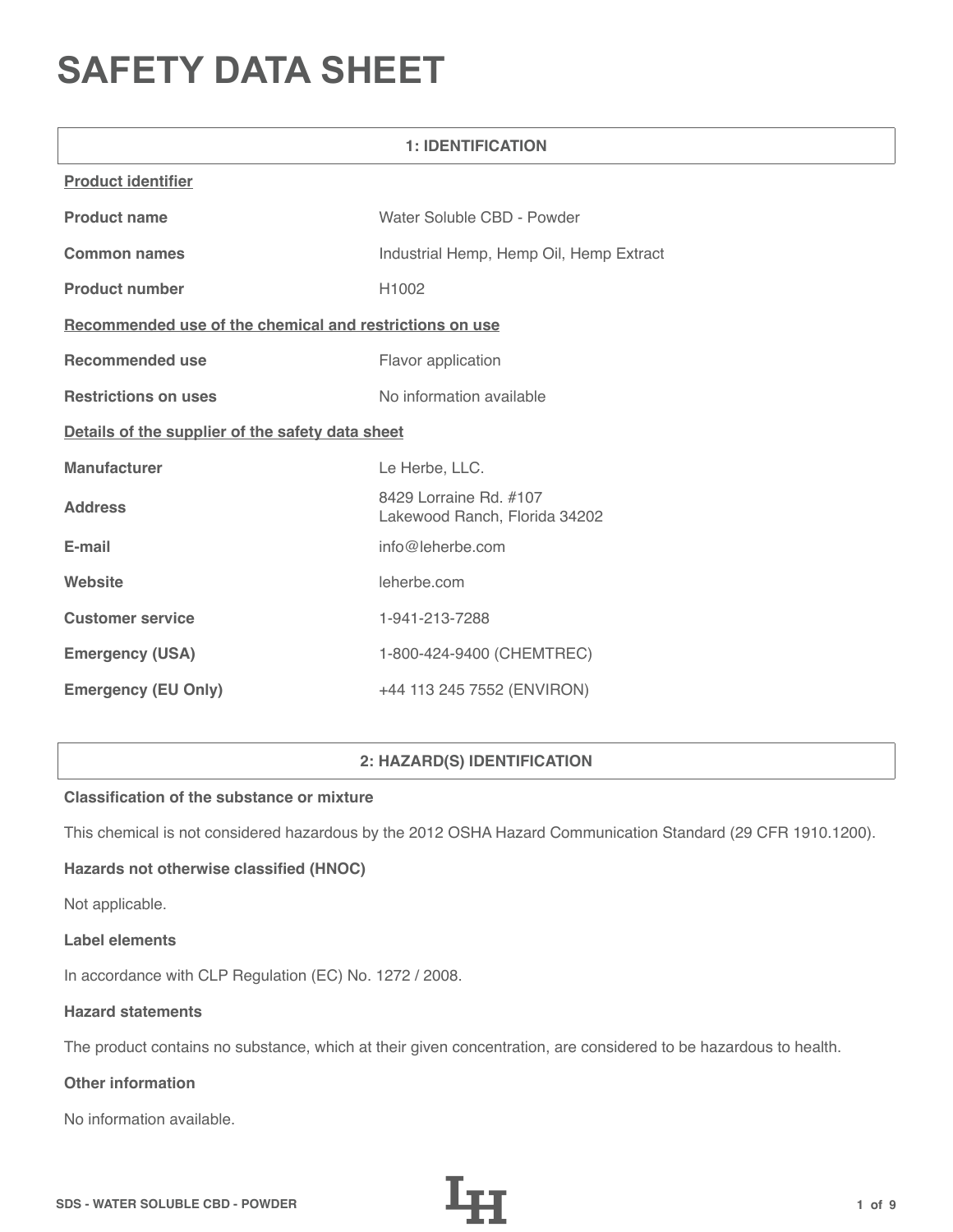# **3: COMPOSITION / INFORMATION ON INGREDIENTS**

**Substance**

| <b>CHEMICAL NAME</b> | $CAS \#$   | EC#       | <b>TRADE SECRET</b> |
|----------------------|------------|-----------|---------------------|
| Hemp oil, ext.       | 89958-21-4 | 289-644-3 | $\star$             |

\*Exact percentage (concentration) of composition has been withheld as a trade secret.

|                                                                            | <b>4: FIRST AID MEASURES</b>                                                                                            |  |
|----------------------------------------------------------------------------|-------------------------------------------------------------------------------------------------------------------------|--|
| <b>Description of first aid measures</b>                                   |                                                                                                                         |  |
| <b>Inhalation</b>                                                          | Move to fresh air.                                                                                                      |  |
| Eye contact                                                                | Rinse thoroughly with plenty of water for at least 15 minutes, lifting lower<br>and upper eyelids. Consult a physician. |  |
| <b>Skin contact</b>                                                        | Wash skin with soap and water.                                                                                          |  |
| Ingestion                                                                  | Clean mouth with water and drink afterwards plenty of water.                                                            |  |
| Most important symptoms and effects, both acute and delayed                |                                                                                                                         |  |
| <b>Symptoms</b>                                                            | No information available.                                                                                               |  |
| Indication of any immediate medical attention and special treatment needed |                                                                                                                         |  |
| <b>Note to physicians</b>                                                  | Treat symptomatically.                                                                                                  |  |

|                                                    | <b>5: FIRE FIGHTING MEASURES</b>                                                                                                      |
|----------------------------------------------------|---------------------------------------------------------------------------------------------------------------------------------------|
| Suitable extinguishing media                       | Use extinguishing measures that are appropriate to local circumstances<br>and the surrounding environment.                            |
| Large fire                                         | Use of water spray when fighting fire may be inefficient.                                                                             |
| Unsuitable extinguishing media                     | Do not scatter spilled material with high pressure water streams.                                                                     |
| Specific hazards arising from the<br>chemical      | No information available.                                                                                                             |
| <b>Hazardous combustion products</b>               | Carbon dioxide (CO2).                                                                                                                 |
| <b>Explosion data</b>                              |                                                                                                                                       |
| <b>Sensitivity to mechanical impact</b>            | None                                                                                                                                  |
| <b>Sensitivity to static discharge</b>             | None                                                                                                                                  |
| Special protective equipment for fire-<br>fighters | Firefighters should wear self-contained breathing apparatus and full<br>firefighting turnout gear. Use personal protection equipment. |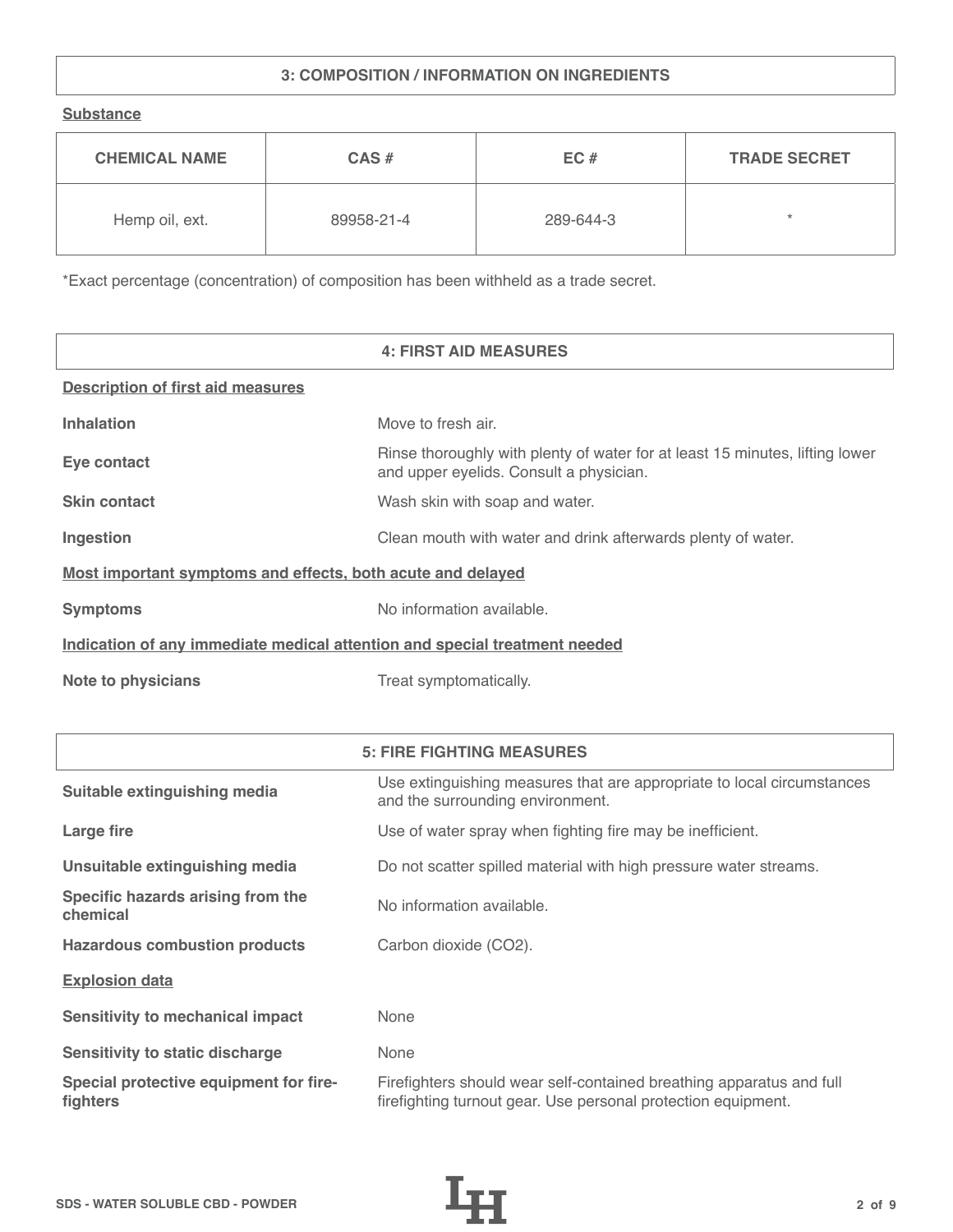#### **6: ACCIDENTAL RELEASE MEASURES**

|  |  | Personal precautions, protective equipment and emergency procedures |  |
|--|--|---------------------------------------------------------------------|--|
|  |  |                                                                     |  |

**Personal precautions** Ensure adequate ventilation.

# **Methods and material for containment and cleaning up**

| <b>Methods for containment</b> | Prevent further leakage or spillage if safe to do so. |
|--------------------------------|-------------------------------------------------------|
|                                |                                                       |

**Methods for cleaning up Pick up and transfer to properly labeled containers.** 

# **7: HANDLING AND STORAGE**

#### **Precautions for safe handling**

Advice on safe handling **Handle in accordance with good industrial hygiene and safety practice.** 

### **Conditions for safe storage, including any incompatibilities**

**Storage conditions** Keep container tightly closed in a dark, dry and well-ventilated area.

## **8: EXPOSURE CONTROLS / PERSONAL PROTECTION**

#### **Control parameters**

| <b>Exposure limits</b>                                                | The following ingredients are the only ingredients of the product above<br>the cut-off level (or level that contributes to the hazard classification of the<br>mixture) which have an exposure limit applicable in the region for which<br>this safety data sheet is intended or other recommended limit. At this time,<br>the other relevant constituents have no known exposure limits from the<br>sources listed here. |  |
|-----------------------------------------------------------------------|---------------------------------------------------------------------------------------------------------------------------------------------------------------------------------------------------------------------------------------------------------------------------------------------------------------------------------------------------------------------------------------------------------------------------|--|
| <b>Appropriate engineering controls</b>                               |                                                                                                                                                                                                                                                                                                                                                                                                                           |  |
| <b>Engineering controls</b>                                           | <b>Showers</b>                                                                                                                                                                                                                                                                                                                                                                                                            |  |
|                                                                       | Eyewash stations                                                                                                                                                                                                                                                                                                                                                                                                          |  |
|                                                                       | Ventilation systems                                                                                                                                                                                                                                                                                                                                                                                                       |  |
| Individual protection measures, such as personal protective equipment |                                                                                                                                                                                                                                                                                                                                                                                                                           |  |
| <b>Eye/face protection</b>                                            | No special protective equipment required.                                                                                                                                                                                                                                                                                                                                                                                 |  |
| Skin and body protection                                              | No special protective equipment required.                                                                                                                                                                                                                                                                                                                                                                                 |  |
| <b>Respiratory protection</b>                                         | No protective equipment is needed under normal use conditions. If<br>exposure limits are exceeded or irritation is experienced, ventilation and<br>evacuation may be required.                                                                                                                                                                                                                                            |  |
| <b>General hygiene considerations</b>                                 | Handle in accordance with good industrial hygiene and safety practice.                                                                                                                                                                                                                                                                                                                                                    |  |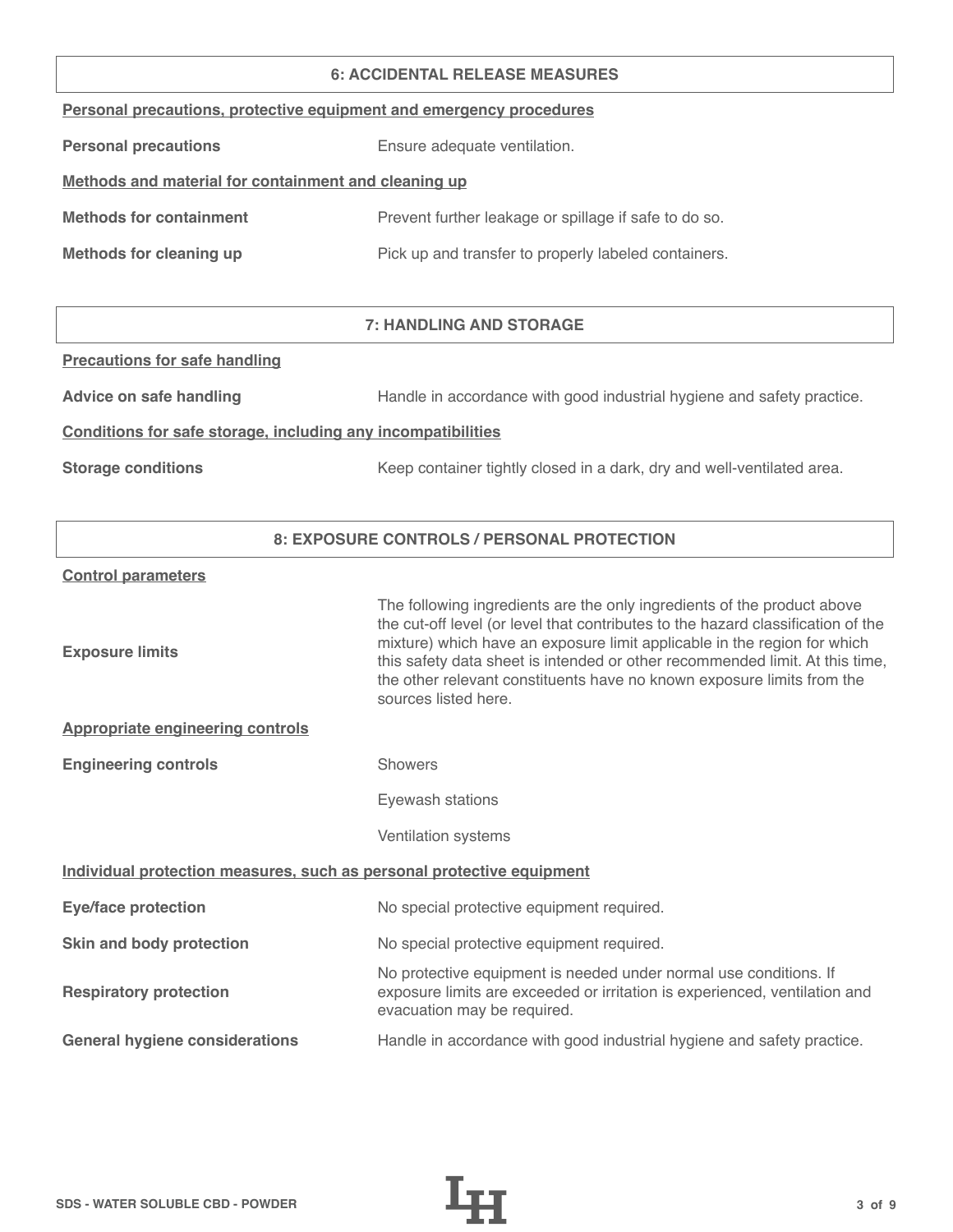## **9: PHYSICAL AND CHEMICAL PROPERTIES**

#### **Information on basic physical and chemical properties**

| Powder                                |
|---------------------------------------|
| White to off white                    |
| Odorless                              |
| Solid                                 |
| $4.5 - 6.5$                           |
| No data available.                    |
| No data available.                    |
| No data available.                    |
| No data available.                    |
| No data available.                    |
| No data available.                    |
| No data available.                    |
| No data available.                    |
| No data available.                    |
| No data available.                    |
| No data available.                    |
| No data available.                    |
| Soluble in water. Soluble in ethanol. |
| No data available.                    |
| No data available.                    |
| No data available.                    |
|                                       |

| <b>10: STABILITY AND REACTIVITY</b>       |                                                                          |  |
|-------------------------------------------|--------------------------------------------------------------------------|--|
| <b>Reactivity</b>                         | No information available.                                                |  |
| <b>Chemical stability</b>                 | Stable under normal conditions.                                          |  |
| <b>Possibility of hazardous reactions</b> | None under normal processing.                                            |  |
| <b>Conditions to avoid</b>                | Keep away from artificial light, sunlight, high heat, and high humidity. |  |
| <b>Incompatible materials</b>             | Strong oxidizing agents.                                                 |  |
| <b>Hazardous decomposition products</b>   | None known based on information supplied.                                |  |

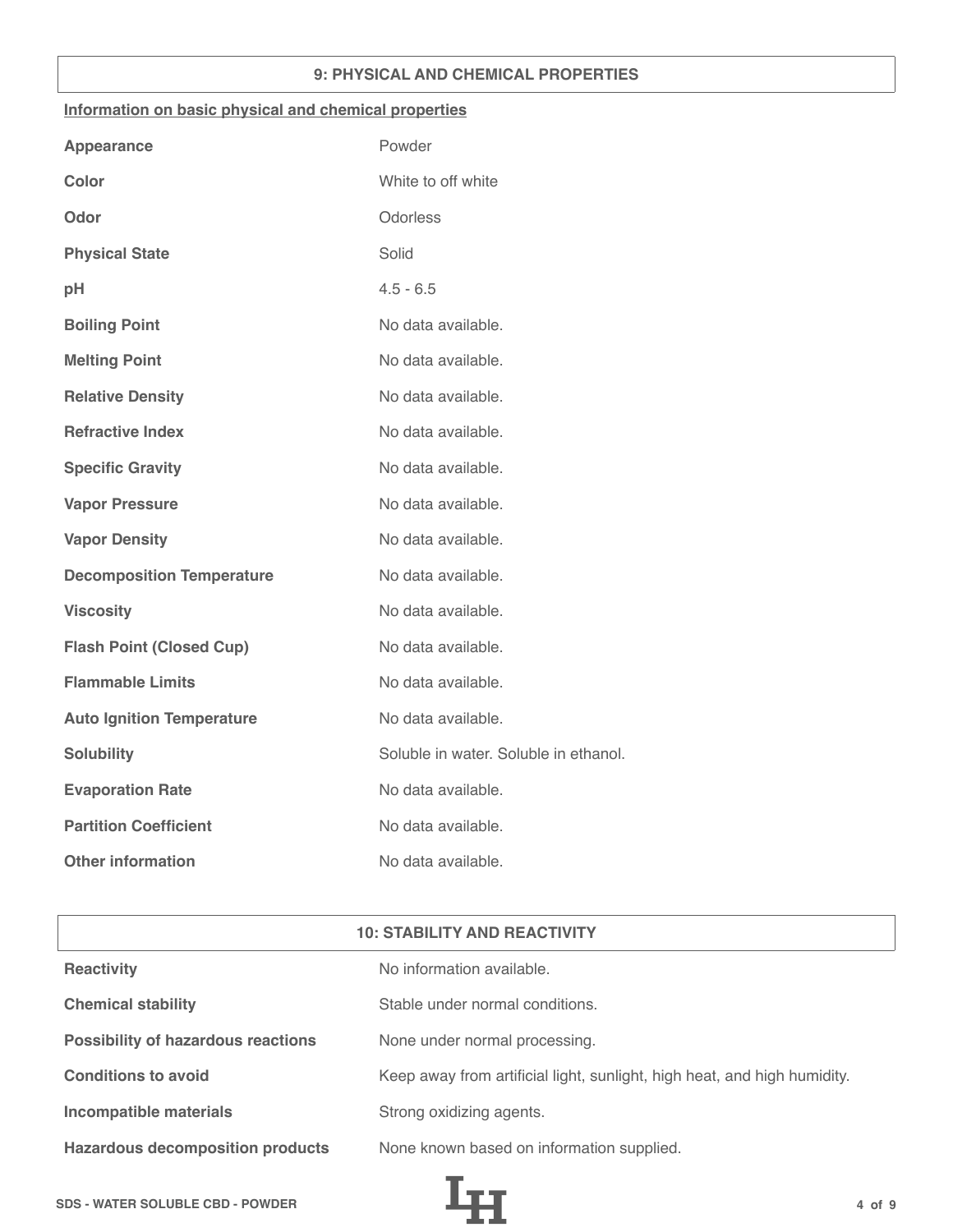## **11: TOXICOLOGICAL INFORMATION**

| Information on likely routes of exposure                                     |                                                                                            |
|------------------------------------------------------------------------------|--------------------------------------------------------------------------------------------|
| <b>Inhalation</b>                                                            | Specific test data for the substance or mixture is not available.                          |
| Eye contact                                                                  | Specific test data for the substance or mixture is not available.                          |
| <b>Skin contact</b>                                                          | Specific test data for the substance or mixture is not available.                          |
| Ingestion                                                                    | Specific test data for the substance or mixture is not available.                          |
| Symptoms related to the physical, chemical and toxicological characteristics |                                                                                            |
| <b>Symptoms</b>                                                              | No information available.                                                                  |
| <b>Acute toxicity</b>                                                        |                                                                                            |
| <b>Numerical measures of toxicity</b>                                        | No information available                                                                   |
|                                                                              | Delayed and immediate effects as well as chronic effects from short and long-term exposure |
| <b>Skin corrosion/irritation</b>                                             | No information available.                                                                  |
| Serious eye damage/eye irritation                                            | No information available.                                                                  |
| <b>Respiratory or skin sensitization</b>                                     | No information available.                                                                  |
| <b>Germ cell mutagenicity</b>                                                | No information available.                                                                  |
| <b>Reproductive toxicity</b>                                                 | No information available.                                                                  |
| <b>STOT - single exposure</b>                                                | No information available.                                                                  |
| <b>STOT - repeated exposure</b>                                              | No information available.                                                                  |
| <b>Aspiration hazard</b>                                                     | No information available.                                                                  |
| <b>Other adverse effects</b>                                                 | No information available.                                                                  |
| <b>Interactive effects</b>                                                   | No information available.                                                                  |

## **12: ECOLOGICAL INFORMATION**

#### **Ecotoxicity**

This overall composition has not been tested. Hemp oil is not classified as being acutely or chronically toxic to aquatic life. This product does not contain citrus as a byproduct of the distillation process, which are classified as being very toxic to the aquatic environment. However, due to the physical properties of this product (density and volatility) it will not remain in the environment for an extended period of time.

| <b>Persistence and biodegradability</b> | Inherently biodegradable.                                                                                          |
|-----------------------------------------|--------------------------------------------------------------------------------------------------------------------|
| <b>Bioaccumulative potential</b>        | Bioaccumulation is unlikely.                                                                                       |
| <b>Mobility in soil</b>                 | Expected to volatilize from soil or water to the air and oxidize to carbon<br>dioxide in the presence of sunlight. |
| <b>PBT &amp; vPvB assessment</b>        | No information available.                                                                                          |
| Other adverse effect                    | No information available.                                                                                          |
| <b>SDS - WATER SOLUBLE CBD - POWDER</b> | $5$ of $9$                                                                                                         |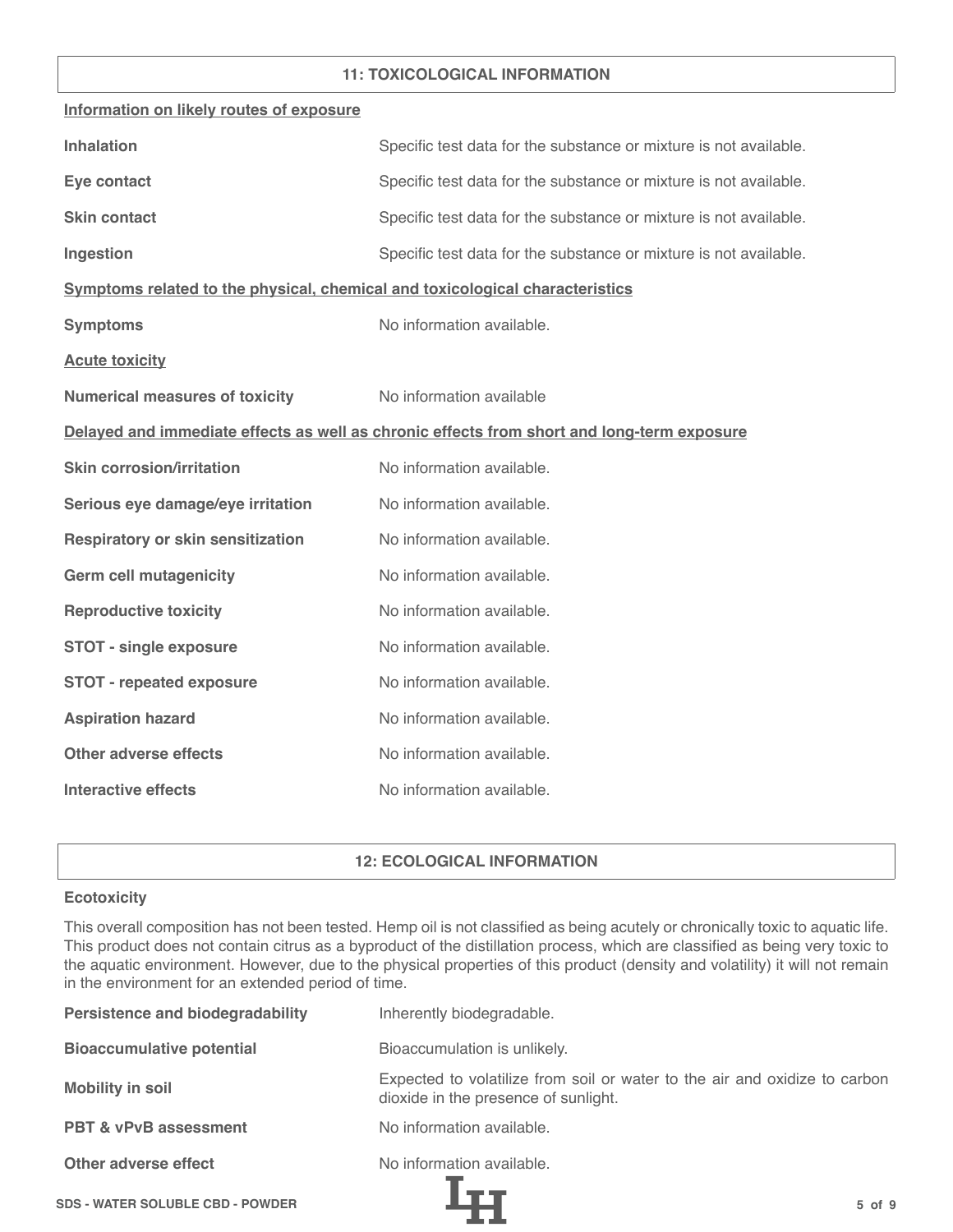## **13: DISPOSAL CONSIDERATIONS**

#### **Waste treatment methods**

| Waste from residues/unused products | Dispose of in accordance with local regulations. Dispose of waste in |
|-------------------------------------|----------------------------------------------------------------------|
|                                     | accordance with environmental legislation.                           |
|                                     |                                                                      |

**Contaminated packaging The Contaminated packaging Containers.** 

# **14: TRANSPORT INFORMATION**

| <b>DOT</b>  | Not regulated. |
|-------------|----------------|
| <b>TDG</b>  | Not regulated. |
| <b>MEX</b>  | Not regulated. |
| ICAO (air)  | Not regulated. |
| <b>IATA</b> | Not regulated. |
| <b>IMDG</b> | Not regulated. |
| <b>RID</b>  | Not regulated. |
| <b>ADR</b>  | Not regulated. |
| <b>ADN</b>  | Not regulated. |

## **15. REGULATORY INFORMATION**

#### **International inventories**

| <b>TSCA</b>     | No information available. |
|-----------------|---------------------------|
| <b>DSL/NDSL</b> | No information available. |
| <b>EINECS</b>   | No information available. |
| <b>ENCS</b>     | No information available. |
| <b>IECSC</b>    | No information available. |
| <b>KECL</b>     | No information available. |
| <b>PICCS</b>    | No information available. |
| <b>AICS</b>     | No information available. |

#### **U.S. Federal Regulations**

#### **2018 Farm Bill - Enacted**

"The term 'hemp' means the plant Cannabis sativa L. and any part of that plant, including the seeds thereof and all derivatives, extracts, cannabinoids, isomers, acids, salts, and salts of isomers, whether growing or not, with a delta-9 tetrahydrocannabinol concentration of not more than 0.3 percent on a dry weight basis."

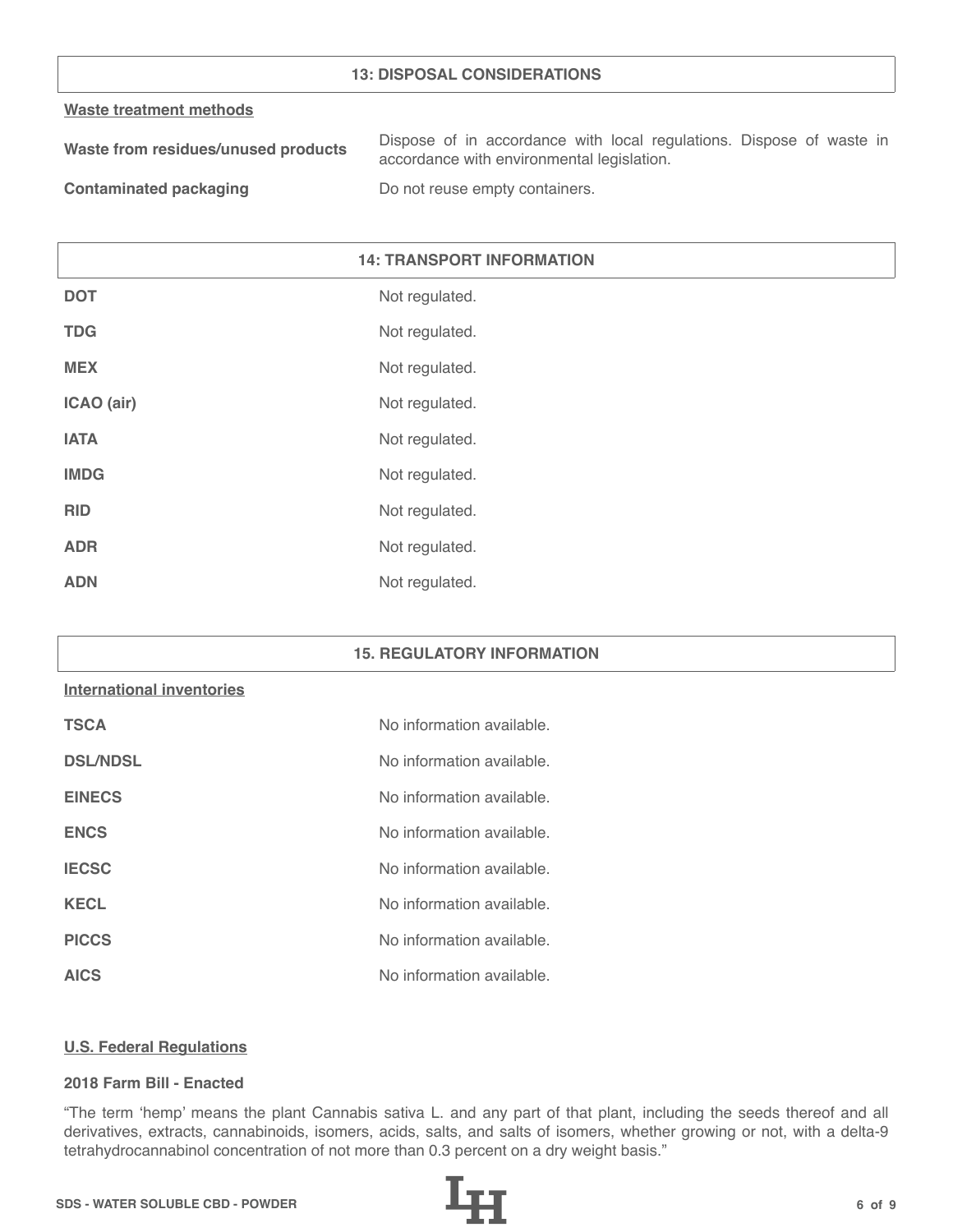## **SEC. 10114. Interstate Commerce**

(a) RULE OF CONSTRUCTION. - Nothing in this title or an amendment made by this title prohibits the interstate commerce of hemp (as defined in section 297A of the Agricultural Marketing Act of 1946 (as added by section 10113)) or hemp products.

(b) TRANSPORTATION OF HEMP AND HEMP PRODUCTS. - No State or Indian Tribe shall prohibit the transportation or shipment of hemp or hemp products produced in accordance with subtitle G of the Agricultural Marketing Act of 1946 (as added by section 10113) through the State or the territory of the Indian Tribe, as applicable.

# **CERCLA/SARA**

| CERCLA - Hazardous Substances and their<br>Reportable Quantities | None. |  |
|------------------------------------------------------------------|-------|--|
| Section 302 Extremely Hazardous<br>Substances and TPOs           | None. |  |
| Section 302 Extremely Hazardous<br>Substances and ROs            | None. |  |
| Section 313 - Chemical Category                                  | None. |  |
| Section 313 - Reporting de minimis                               | None. |  |
| <b>EPA Label Information</b>                                     |       |  |
|                                                                  |       |  |

| Pesticide registration number | Not applicable. |
|-------------------------------|-----------------|
|-------------------------------|-----------------|

#### **U.S. State Regulations**

| <b>Florida</b>  |          |
|-----------------|----------|
| <b>Statutes</b> | 581.217  |
| Rule            | 5K-4.034 |

#### **California Prop. 65**

# **Chemicals known to the State of California to cause cancer**

This product does not contain a chemical requiring a warning under California Prop. 65.

#### **Chemicals known to the State of California to cause reproductive toxicity**

This product does not contain a chemical requiring a warning under California Prop. 65.

| Carcinogen                          | Not listed. |
|-------------------------------------|-------------|
| Developmental Toxicity              | Not listed. |
| Male Reproductive Toxicity          | Not listed. |
| <b>Female Reproductive Toxicity</b> | Not listed. |

## **U.S. State Right-to-Know Regulations**

This product does not contain any substances regulated under applicable state right-to-know regulations.

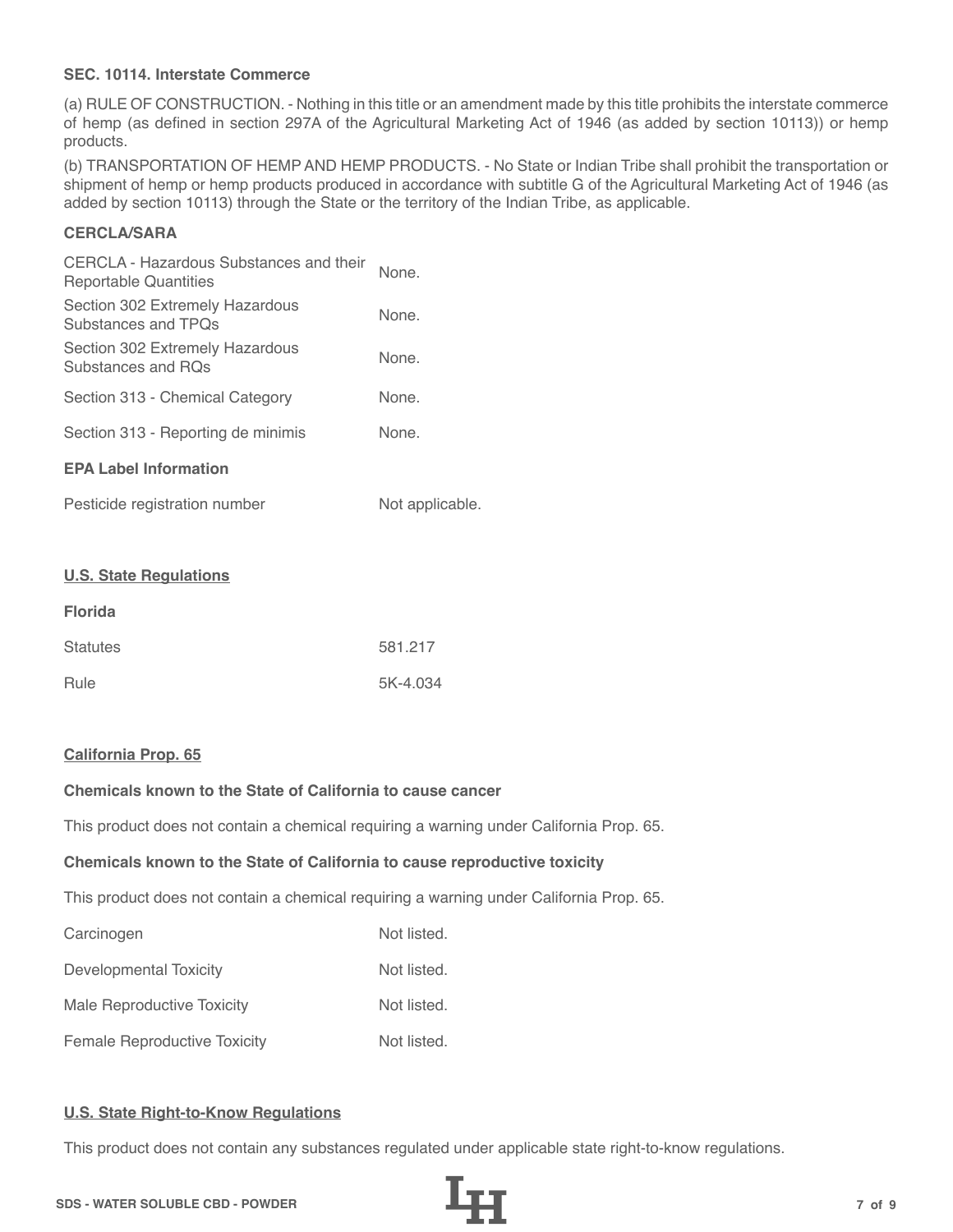### **16: OTHER INFORMATION**

| Key or legend to abbreviations and acronyms used in the safety data sheet |                                                                                        |  |
|---------------------------------------------------------------------------|----------------------------------------------------------------------------------------|--|
| <b>ACGIH</b>                                                              | American Conference of Governmental Industrial Hygienists                              |  |
| <b>ADR</b>                                                                | European Agreement concerning the International Carriage of Dangerous<br>Goods by Road |  |
| <b>AIHA</b>                                                               | American Industrial Hygiene Association                                                |  |
| <b>CAS</b>                                                                | <b>Chemical Abstracts Service</b>                                                      |  |
| <b>CFR</b>                                                                | United States Code of Federal Regulations                                              |  |
| <b>DOT</b>                                                                | United States Department of Transportation                                             |  |
| <b>DSL/NDSL</b>                                                           | Canadian Domestic Substances List/Non-Domestic Substances List                         |  |
| <b>ECHA</b>                                                               | European Chemicals Agency                                                              |  |
| <b>EINECS</b>                                                             | European Inventory of Existing Chemical Substances                                     |  |
| <b>ENCS</b>                                                               | Japan Existing and New Chemical Substances                                             |  |
| <b>FDA</b>                                                                | United States Food and Drug Administration                                             |  |
| <b>GHS</b>                                                                | Globally Harmonized System of Classification and Labeling of Chemicals                 |  |
| <b>GRAS</b>                                                               | Generally Recognized as Safe                                                           |  |
| <b>IARC</b>                                                               | International Agency for Research on Cancer                                            |  |
| <b>ICAO</b>                                                               | International Civil Aviation Organization                                              |  |
| <b>IECSC</b>                                                              | China Inventory of Existing Chemical Substances                                        |  |
| <b>IMDG</b>                                                               | International Maritime Code for Dangerous Goods                                        |  |
| <b>KECL</b>                                                               | Korean Existing and Evaluated Chemical Substances                                      |  |
| <b>NFPA</b>                                                               | <b>National Fire Protection Association</b>                                            |  |
| <b>NIOSH</b>                                                              | United States National Institute for Occupational Safety and Health                    |  |
| <b>NTP</b>                                                                | United States National Toxicology Program                                              |  |
| <b>OSHA</b>                                                               | United States Occupational Health and Safety Administration                            |  |
| <b>PICCS</b>                                                              | Philippines Inventory of Chemicals and Chemical Substances                             |  |
| <b>RID</b>                                                                | Regulations Concerning the International Transport of Dangerous Goods<br>by Rail       |  |
| <b>TWA</b>                                                                | <b>Time Weighted Average</b>                                                           |  |
| <b>TSCA</b>                                                               | United States Toxic Substances Control Act Section 8(b) Inventory                      |  |